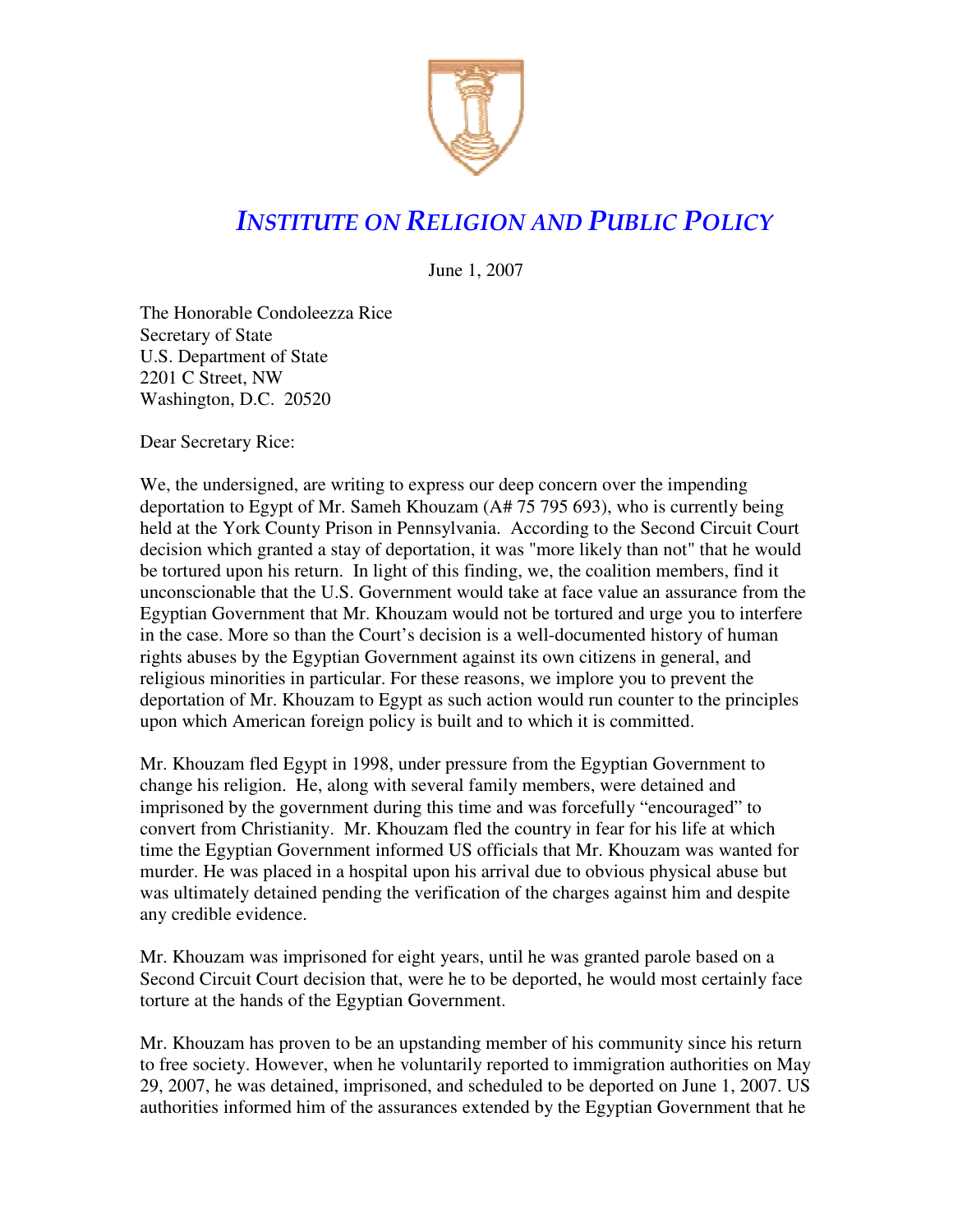would not be tortured but his lawyers correctly sought and received an extension of the stay of deportation; he is now scheduled to be deported on June 7, 2007.

Madam Secretary, Egypt has demonstrated its unwillingness to protect and respect the human rights of religious minorities. The case of Mr. Khouzam is particularly troubling due to the physical abuse and false accusations he has already endured. It is our professional opinion of people intimately familiar with the human rights situation in Egypt, that Mr. Khouzam faces certain harm if he is to return to Egypt. Therefore, we request that you review the facts of this case and prevent the deportation of Mr. Khouzam. The integrity of American principles requires the United States Government to stand on in support of the inalienable rights endowed upon all human kind.

Sincerely,

Joseph K. Grieboski President Institute on Religion and Public Policy

Richard Cizik Vice President for Governmental Affairs National Association of Evangelicals

Derek H. Davis, J.D., Ph.D. Dean, College of Humanities Dean, Graduate School University of Mary Hardin-Baylor

Prof. W. Cole Durham, Jr. Director, International Center for Law and Religion Studies J. Reuben Clark Law School

Rev. Robert Edgar General Secretary National Council of Churches USA

Kevin J. Hasson, Esq. Founder and President The Becket Fund

Daniel Hoffman **Director** Middle East Concern

John K. Hutcheson Field Director Frontline Missions International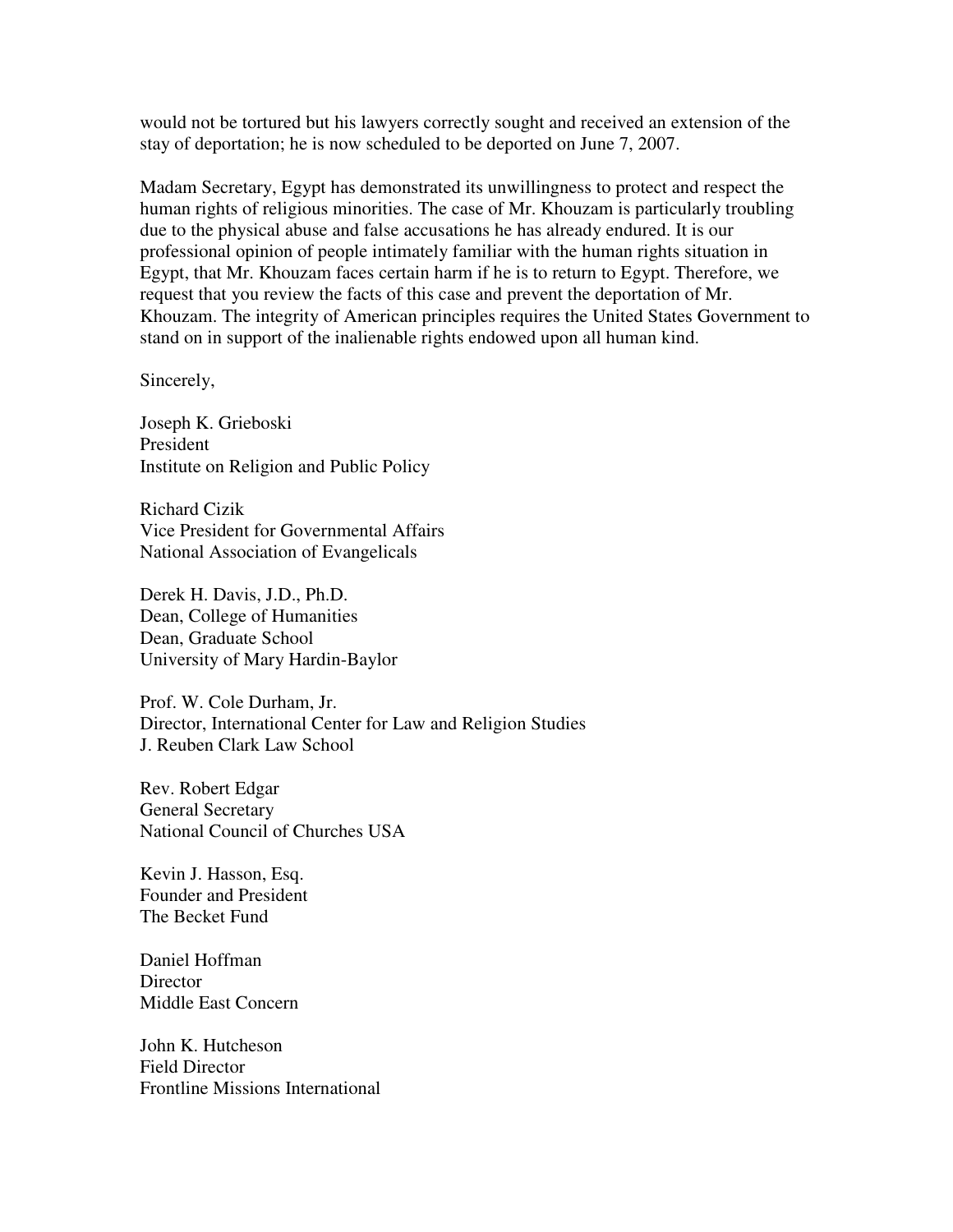Hyepin Im President Korean Churches for Community Development

Andrea Lafferty Executive Director Traditional Values Coalition

Rev. N. J. L'Heureux, Jr. Executive Director, Queens Federation of Churches (NY) Moderator, Committee on Religious Liberty, National Council of Churches USA

Tom McClusky Vice President of Government Affairs Family Research Council

Faith J. H. McDonnell Director, Religious Liberty Program Institute on Religion and Democracy

William J Murray Chairman Religious Freedom Coalition

Kathryn Cameron Porter President Leadership Council for Human Rights

Rev. Rob Schenck President Faith and Action

Rev. Louis P. Sheldon Chairman Traditional Values Coalition

James D. Standish, JD, MBA Executive Director North American Religious Liberty Association

Rev. Dr. Eliezer Valentin-Castanon Associate General Secretary General Commision on Religion and Race The United Methodist Church

Wendy Wright